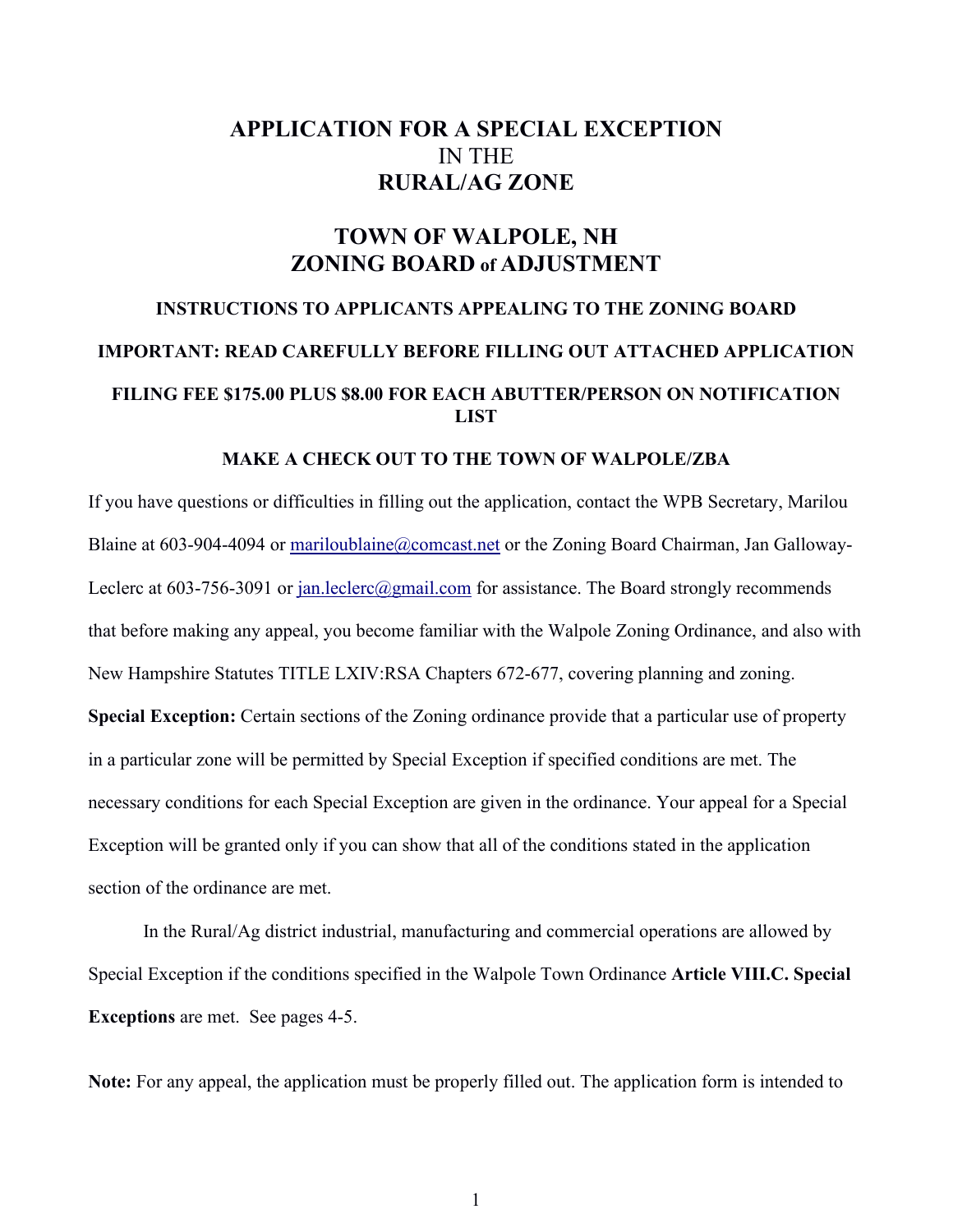be self-explanatory, but be sure you answer all questions on the attached application (pages 3-6) and that you show:

- **1. Who** owns the property. If the applicant is not the owner: this must be explained, and the owner's authorization obtained.
- **2. Where** the property is located. Indicate the E-911 address, the mailing address, and Tax Map and Lot number(s).
- **3. Description** of the property. Give area, frontage, side and rear lines, slopes and natural features, etc.

**4. What** you propose to do. Attach sketches, plot plans, photographs, construction plans or anything that may help explain the proposed use. Provide a visual drawing and/or map that accurately describes the proposal. It should be a minimum of 22 inches by 34 inches and should include surrounding areas.

- **5. Why** your proposed use requires an appeal to the Zoning Board of Adjustment.
- **6. Why** the appeal should be granted. **See the following criteria on page 5.**
- **7. Be prepared** to explain your proposal to both the Board and the Public.
- **8. Attach** a complete list of names and addresses of all abutting property owners, as well as the applicant's name and address, the surveyor, holders of conservation preservation or agricultural preservation easements. An abutter means any person whose property is located in New Hampshire and adjoins or is directly across the street or stream from the land under consideration by the local land use board. RSA 672:3

Deliver **three** copies of the completed application with all attachments, to the Zoning Board

Secretary or Zoning Board Chairperson with a check payable to the Town of Walpole/ZBA

in the amount of \$175.00 plus \$8.00 for the applicant, each abutter, any holders of easements, and the

surveyor. If the application is not properly completed, it may be returned to you for proper completion.

Public notice of the hearing will be posted and printed in a newspaper, and notice will be mailed to you and to all abutters and other parties whom the Board may deem to have an interest, at least five days before the date of the hearing. You must appear in person or by agent or counsel at the hearing to state your reasons why the appeal should be granted.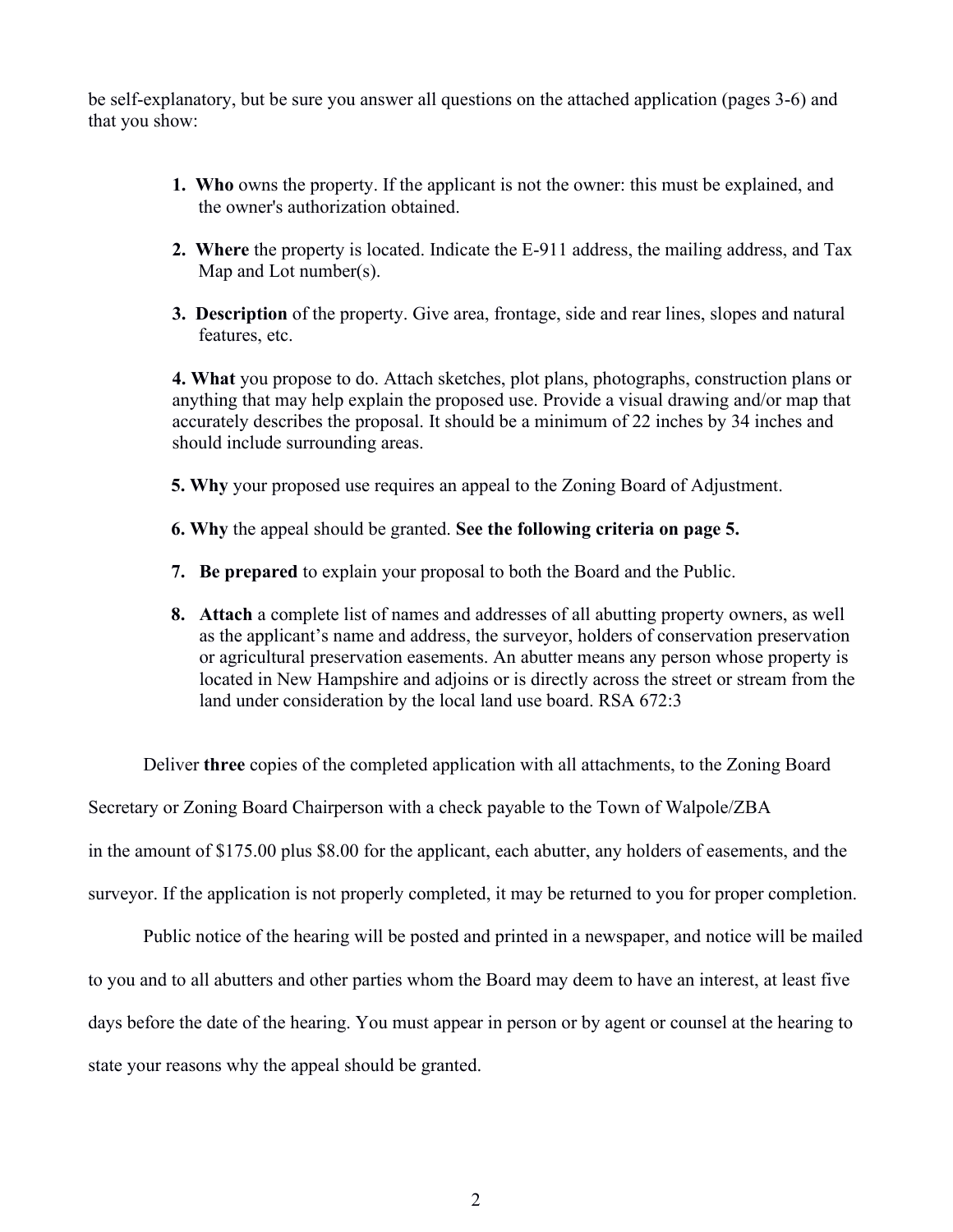#### January 2022 APPEAL FOR A SPECIAL EXCEPTION TOWN OF WALPOLE ZONING BOARD OF ADJUSTMENT

The undersigned hereby applies to the Zoning Board of Adjustment for an Appeal in accordance with the provisions of the New Hampshire Revised Statutes Annotated 674:33.

| Name of Applicant                                                                                                                                                                                                              |  |  |  |  |
|--------------------------------------------------------------------------------------------------------------------------------------------------------------------------------------------------------------------------------|--|--|--|--|
| Mailing Address Management of the Community of the Community of the Community of the Community of the Community of the Community of the Community of the Community of the Community of the Community of the Community of the C |  |  |  |  |
| Name of Owner                                                                                                                                                                                                                  |  |  |  |  |
| Mailing Address Mailing Address                                                                                                                                                                                                |  |  |  |  |
|                                                                                                                                                                                                                                |  |  |  |  |
|                                                                                                                                                                                                                                |  |  |  |  |
| Zoning District – Rural/Agricultural                                                                                                                                                                                           |  |  |  |  |
| Dimensions: Front Rear                                                                                                                                                                                                         |  |  |  |  |
| Width at Building Line                                                                                                                                                                                                         |  |  |  |  |
| Present Use                                                                                                                                                                                                                    |  |  |  |  |
| Proposed Use                                                                                                                                                                                                                   |  |  |  |  |

Please attach drawings, plot plans, rough sketch of the property, photos or other data that will better explain your proposed action.

State how the proposed use will meet the criteria for a Special Exception listed in the ordinance:

Industrial, manufacturing and commercial operations by Special Exception from the Board of Adjustment when fulfilling the following requirements: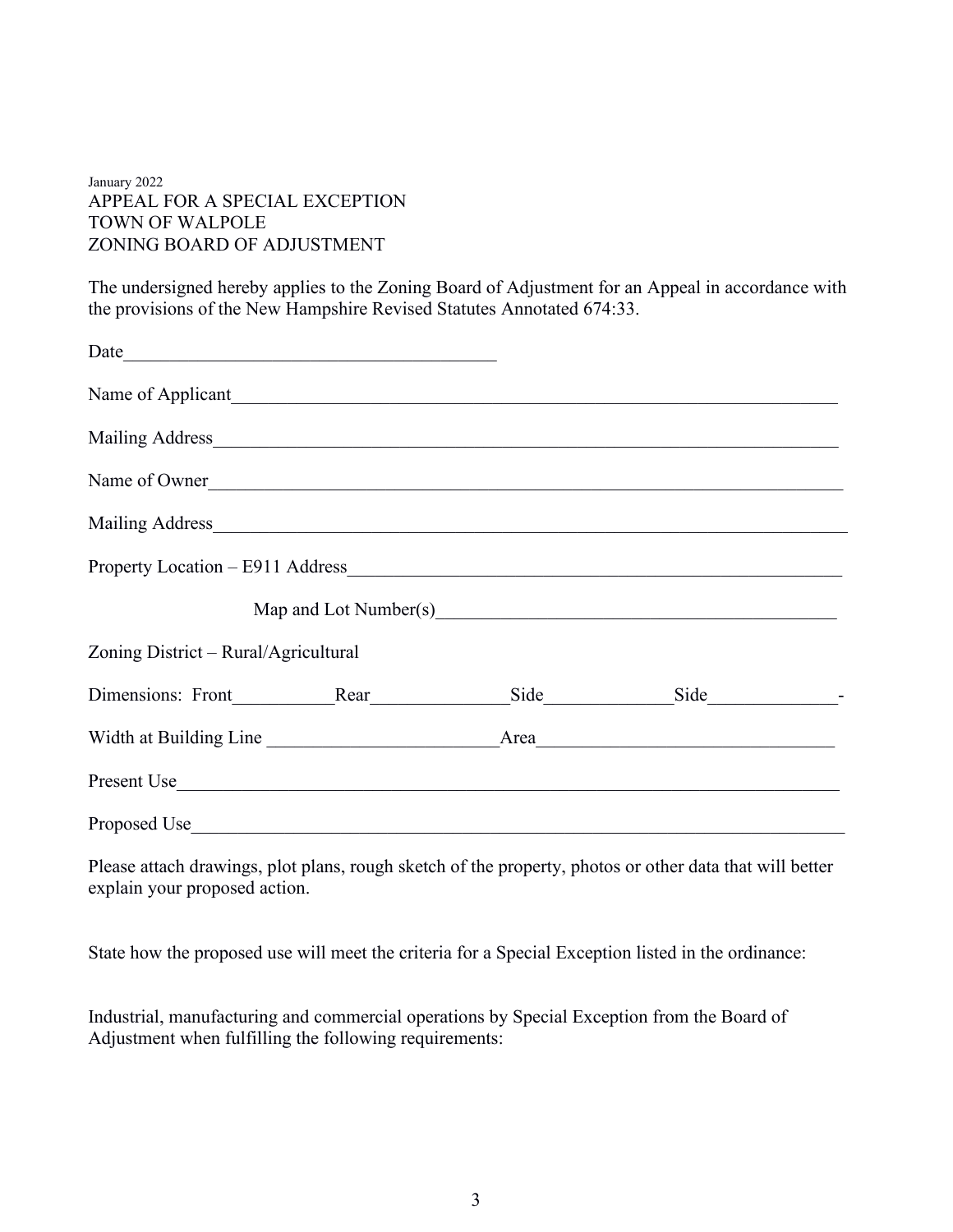- 1. Consideration of Planning Board recommendation on the project based on its determination following a Public Hearing that:
	- i. Property currently zoned for industrial, manufacturing and commercial operations is either unavailable or inadequate for the proposed use.
	- ii. The proposed use is appropriate and consistent with the Town's Master Plan

## **Please be sure to contact the Planning Board to apply for a hearing to request this recommendation**.

2. Each proposed use must show that it will not infringe on the primary established use of the district.

3. No industrial, manufacturing or commercial venture or use shall be permitted which could cause any undue hazard to health, safety or property values or which could be offensive to the public because of noise, vibration, excessive traffic, unsanitary conditions, noxious odor, smoke, or other similar reason.

4. Each proposed use shall provide adequate off-street parking, including loading facilities for freight and delivery trucks, and parking spaces for employers, employees and customers' vehicles. Additional parking may be required based on the size and nature of the business.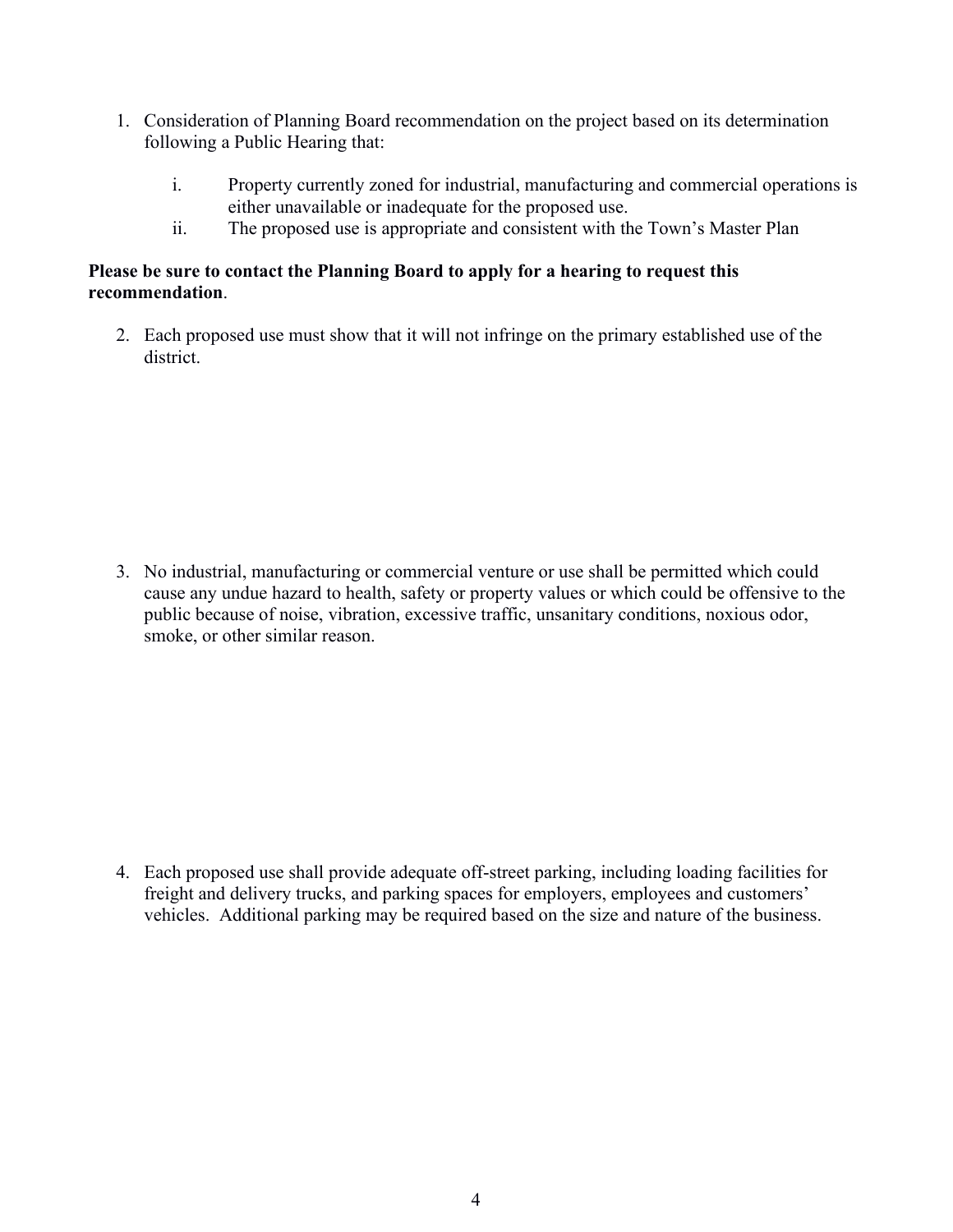5. Businesses shall be located at least 65 feet from the center line of any right of way and not less than 20 feet from each side or rear boundary. Greater distances for setbacks and boundaries may be required according to the nature of the business.

6. All signs shall meet the requirements of Part D of the General Provisions of the Zoning Ordinance.

7. No retail commercial building shall be permitted which exceeds 40,000 square feet in gross floor area.

Affidavit: I certify that I am the owner or the authorized agent of the owner of the property upon which this appeal is sought and that all information I have provided is true, under penalty of law.

Signature of Owner or Authorized Agent

\_\_\_\_\_\_\_\_\_\_\_\_\_\_\_\_\_\_\_\_\_\_\_\_\_\_\_\_\_\_\_\_\_\_\_\_\_\_\_

\_\_\_\_\_\_\_\_\_\_\_\_\_\_\_\_\_\_\_\_\_\_\_\_\_\_\_\_\_\_\_\_\_\_\_\_\_\_\_

Date